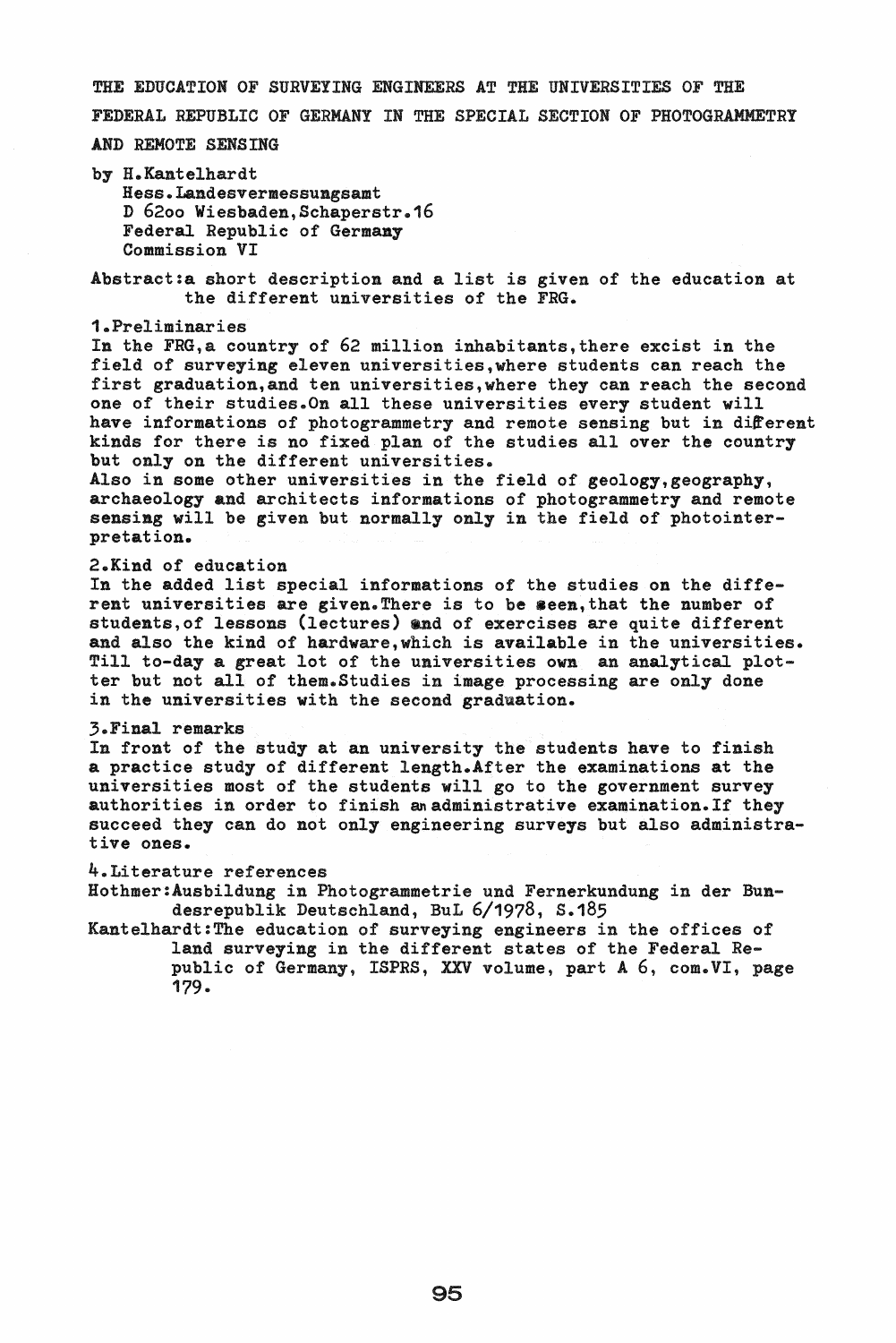Remarks: A - analytical plotter<br>
B - analogical plotter<br>
C - comparator<br>
D - single plotter<br>
E - rectifier<br>
F - terrestrial camera

| University                                               | address                                                                                 | main characteristics                                            |                                          | special education                                                | number of                     | number of   |                | hardware                  | number of final reports of                                                      |
|----------------------------------------------------------|-----------------------------------------------------------------------------------------|-----------------------------------------------------------------|------------------------------------------|------------------------------------------------------------------|-------------------------------|-------------|----------------|---------------------------|---------------------------------------------------------------------------------|
| department                                               | phone                                                                                   | of the lessons                                                  | of the science                           | to choose                                                        | students                      | lessons     |                | exercises (see remarks)   | the studies to-day / subject                                                    |
| Techn. Fach-<br>hochschule<br>FB 7                       | Luxemburgerstr.10<br>D 1000 Berlin 65<br>030-4504-2539                                  | basic informations engineering                                  | surveys<br>architecture                  |                                                                  | 91                            | 12          |                | 1B, 2C, 2D, 1E            | bundle block adjustment<br>architecture                                         |
| Universität<br>$-$ GHS $-$<br>Fachber.11                 | Henri-Dunant-Str.65<br>14300 Essen 1<br>0201-183-4252/4211                              | basic informations metric camera<br>analytical phot.            | measurements<br>architecture             | engineering survey 492<br>photogrammetry<br>land registration    |                               | $(+4)$      | $(+6)$         | 1A, 3B, 4C, 2D,<br>1E, 5F | architecture, deformation<br>measurements, software                             |
| Fachbereich                                              | Fachhochschule Nibelungenplatz 1<br>16000 Frankfurt 1<br>Vermessungsw 069-1533-343/349  | terrestrial phot.<br>aerial phot.                               | larchitecture                            | engineering survey<br>govern-ment survey<br>phot., topograghy    | 1139                          | 8           | $\overline{c}$ | 1A, 3B, 1C, 2D,<br>1E, 2F | numerical rectification<br>interior orientation<br>comparison phot. with survey |
| Fachbereich                                              | Fachhochschule Hebebrandtstr.1<br>2000 Hamburg 60<br>Vermessungsw 040-59105-660         | basic informations architecture                                 |                                          | engineering survey 383<br>phot.and topogr.<br>land registration  |                               | 16          |                | 1B, 5D, 1E                | test of phot.instruments                                                        |
| Fachhochschule Moltkestr.4<br>Fachbereich<br>Verm./Cart. | 7500 Karlsruhe 1<br>$ 0721 - 169 - 370 $                                                | photogrammetry<br>photointerpretationsoftware<br>remote sensing | archeology<br>bhoto-interp.              |                                                                  | 187survey<br>$216$ cart. $12$ |             | $\overline{2}$ | 1A, 4B, 2C, 4D,<br>2E     | t1114<br>topography, phot. for engineers<br>photointerpretation, software       |
| Fachhochschule Holzstr.36<br>Abt.Mainz 1<br>Fachb.Verm.  | 6500 Mainz 1<br>06131-232725                                                            | aerial phot.                                                    | enest.phot.<br>interpret.of<br>CIR-phot. |                                                                  | 200                           | $(+2)$      | $(+2)$         | 2B, 1C, 4D, 1E            | CIR-measurements<br>test of instruments                                         |
| Fachhochschule Karlstr.6<br>Cart.                        | FB o8 Verm. and Booo München 2<br>089-12007-619                                         |                                                                 |                                          | survey<br>cartography                                            | 198                           | 9<br>$(+4)$ |                | 1A, 2B, 1C, 2D,<br>2F     | CIR-measurements, aerotriang.<br>calibration                                    |
| Fachbereich<br>Verm.                                     | Fachhochschule Ofener Str.16<br>2900 Oldenburg<br>10441-71086                           | basic informations ter.phot.                                    |                                          | Land registration<br>engineering survey<br>photogrammetry        | 287                           | 12          | 8              | 1B, 1C, 1D, 1E            | measurements of moving things<br>architecture                                   |
| and IPO                                                  | Fachhochschule Willi-Bleicher-Str.29 -<br>für Technik 7000 Stuttgart 1<br>0711-121-2610 |                                                                 |                                          | <b>Land registration</b><br>engineering survey<br>photogrammetry | 205                           | 12          | 10             | 2A, 12B, 2C,<br>13D       | $\bullet$                                                                       |
| Studiengang<br>Verm.                                     | Fachhochschule Röntgenring 8<br>8700 Würzburg<br>0931-304220                            | basic informations                                              |                                          |                                                                  | 159                           | 9           | 13             | 3B, 1C, 1D, 1E            | architecture<br>analytical measurements                                         |

## Organization of the education at universities of the Federal Republic of Germany

page 1